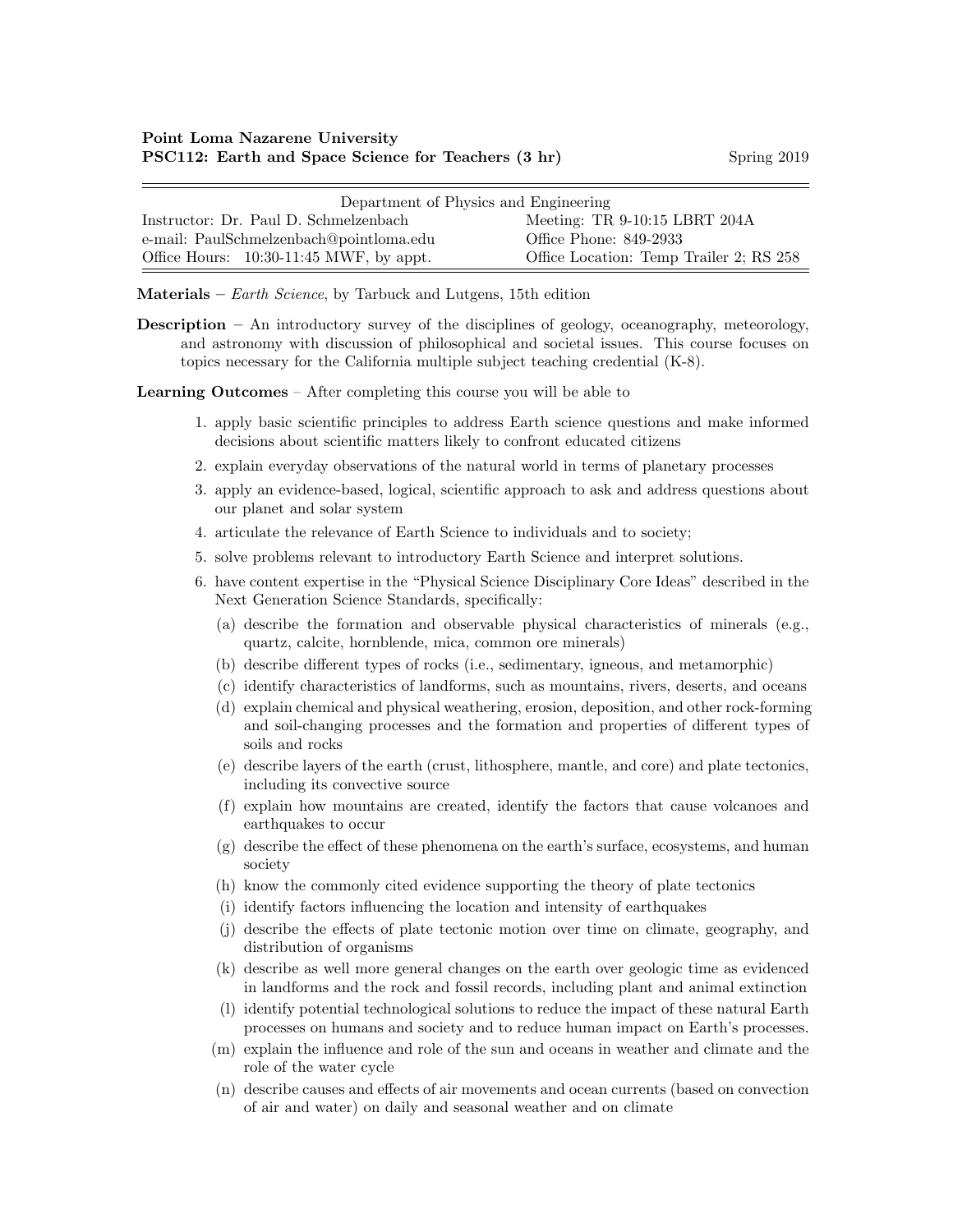- (o) describe the importance of technology with regard to predicting and mitigating the impact of severe weather and other natural hazards.
- (p) compare the characteristics of bodies of water, such as rivers, lakes, oceans, and estuaries
- (q) describe tides and explain the mechanisms causing and modifying them, such as the gravitational attraction of the moon, sun, and coastal topography
- (r) understand the water cycle, including the properties of water and how changes in the form of water are driven by energy from the sun and gravity
- (s) know that Earth's hydrosphere interacts with Earth's other major systems to affect Earth's surface materials and processes.
- (t) identify and describe the components of the solar system (e.g., planets, comets, asteroids)
- (u) describe their predictable patterns of motion around the sun
- (v) explain time zones in terms of longitude and the rotation of Earth
- (w) understand the reasons for changes in the observed position of the sun, moon, and stars in the sky during the course of the day and from season to season
- (x) name and describe bodies in the universe (e.g., sun, stars, galaxies) in terms of apparent brightness and/or relative size.
- Homework Through the semester, to improve your understanding to topics you will be completing various homework assignments. On homework sets collaboration between you and your peers is fine, but your work needs to be your own. Late homework will not be accepted unless their is a documented emergency. The lowest homework score will be dropped.
- Activities During the semester there will be a number of short activities which will be completed in class. I will collect many (but not all) of these in-class activities. Activities cannot be madeup or submitted late, but the lowest activity score will be dropped.
- Preclass questions Each class day there will be three preclass questions to answer electronically. These will be due the evening before class. Your responses to Preclass questions are graded on the following scale: 2=demonstrates reading/thinking; 1=room for improvement or late but before class, 0=unsatisfactory or submitted after class. For credit preclass questions must be submitted prior to class.
- Exams Three examinations will be given during the semester on February 5, February 28 and April 4. The final examination is May 2 at 7:30 am.. Exams cannot be made up, unless under extreme circumstances discussed and arrangements made with the professor before the exam.

|                                                                               | А          | $100 - 91.0$  |
|-------------------------------------------------------------------------------|------------|---------------|
| <b>Final Grades</b> – The grade you earn in this course is based on the scale | $A-$       | $91.0 - 89.5$ |
| shown to the right. The points you receive during the course are              | $B+$       | $89.5 - 87.5$ |
| weighted accordingly:                                                         | B          | $87.5 - 81.0$ |
|                                                                               | $B -$      | $81.0 - 79.5$ |
| $-$ Homework: $20\%$                                                          |            | $79.5 - 77.5$ |
| $-$ Activities: 20%                                                           |            | $77.5 - 71.0$ |
| $-$ Preclass: 5\%                                                             | $C_{\tau}$ | $71.0 - 69.5$ |
| $-$ Tests (3): 35\%                                                           | $D+$       | $69.5 - 67.5$ |
| $-$ Final Exam: $20\%$                                                        |            | $67.0 - 61.0$ |

University Mission: Point Loma Nazarene University exists to provide higher education in a vital Christian community where minds are engaged and challenged, character is modeled and formed, and service is an expression of faith. Being of Wesleyan heritage, we strive to be a

D-  $\big| 61.0 - 57.0 \big|$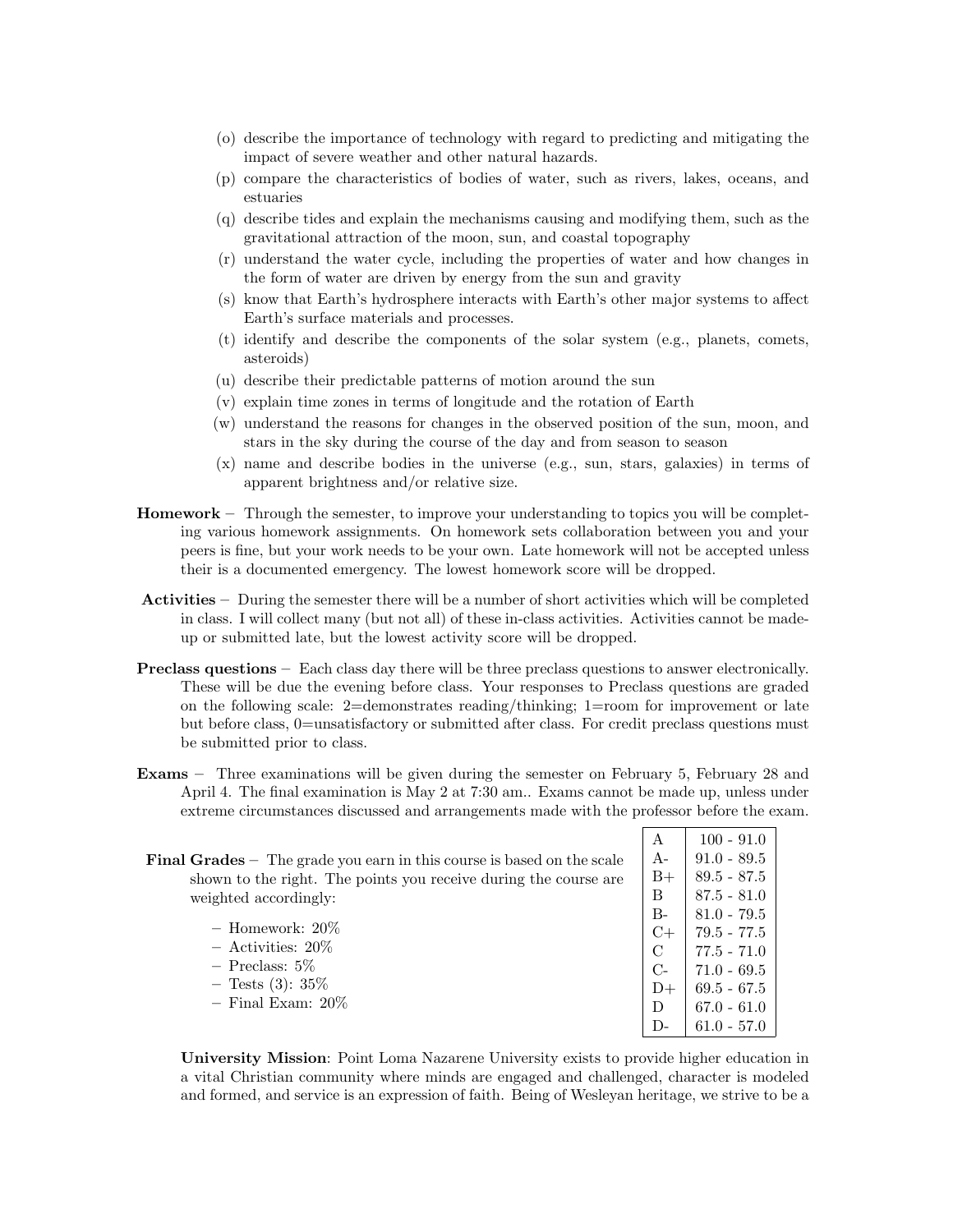learning community where grace is foundational, truth is pursued, and holiness is a way of life.

Department Mission: The Physics and Engineering Department at PLNU provides strong programs of study in the fields of Physics and Engineering. Our students are well prepared for graduate studies and careers in scientific and engineering fields. We emphasize a collaborative learning environment which allows students to thrive academically, build personal confidence, and develop interpersonal skills. We provide a Christian environment for students to learn values and judgment, and pursue integration of modern scientific knowledge and Christian faith.

- Attendance– Attendance is expected at each class session. In the event of an absence you are responsible for the material covered in class and the assignments given that day. Regular and punctual attendance at all classes is considered essential to optimum academic achievement. If the student is absent from more than 10 percent of class meetings, the faculty member can file a written report which may result in de-enrollment. If the absences exceed 20 percent, the student may be de-enrolled without notice until the university drop date or, after that date, receive the appropriate grade for their work and participation. See [http://catalog.pointloma.edu/content.php?catoid=24&navoid=1581#Class Attendance](http://catalog.pointloma.edu/content.php?catoid=24&navoid=1581) in the Undergraduate Academic Catalog.
- Academic Honesty Students should demonstrate academic honesty by doing original work and by giving appropriate credit to the ideas of others. Academic dishonesty is the act of presenting information, ideas, and/or concepts as one's own when in reality they are the results of another person's creativity and effort. A faculty member who believes a situation involving academic dishonesty has been detected may assign a failing grade for that assignment or examination, or, depending on the seriousness of the offense, for the course. Faculty should follow and students may appeal using the procedure in the university Catalog. See [http://catalog.pointloma.edu/content.php?catoid=24&navoid=1581#Academic Honesty](http://catalog.pointloma.edu/content.php?catoid=24&navoid=1581) for definitions of kinds of academic dishonesty and for further policy information.

## Academic Accommodations –

While all students are expected to meet the minimum standards for completion of this course as established by the instructor, students with disabilities may require academic adjustments, modifications or auxiliary aids/services. At Point Loma Nazarene University (PLNU), these students are requested to register with the Disability Resource Center (DRC), located in the Bond Academic Center. (DRC@pointloma.edu or 619-849-2486). The DRCs policies and procedures for assisting such students in the development of an appropriate academic adjustment plan (AP) allows PLNU to comply with Section 504 of the Rehabilitation Act and the Americans with Disabilities Act. Section 504 (a) prohibits discrimination against students with special needs and guarantees all qualified students equal access to and benefits of PLNU programs and activities. After the student files the required documentation, the DRC, in conjunction with the student, will develop an AP to meet that student's specific learning needs. The DRC will thereafter email the student's AP to all faculty who teach courses in which the student is enrolled each semester. The AP must be implemented in all such courses.

If students do not wish to avail themselves of some or all of the elements of their AP in a particular course, it is the responsibility of those students to notify their professor in that course. PLNU highly recommends that DRC students speak with their professors during the first two weeks of each semester about the applicability of their AP in that particular course and/or if they do not desire to take advantage of some or all of the elements of their AP in that course.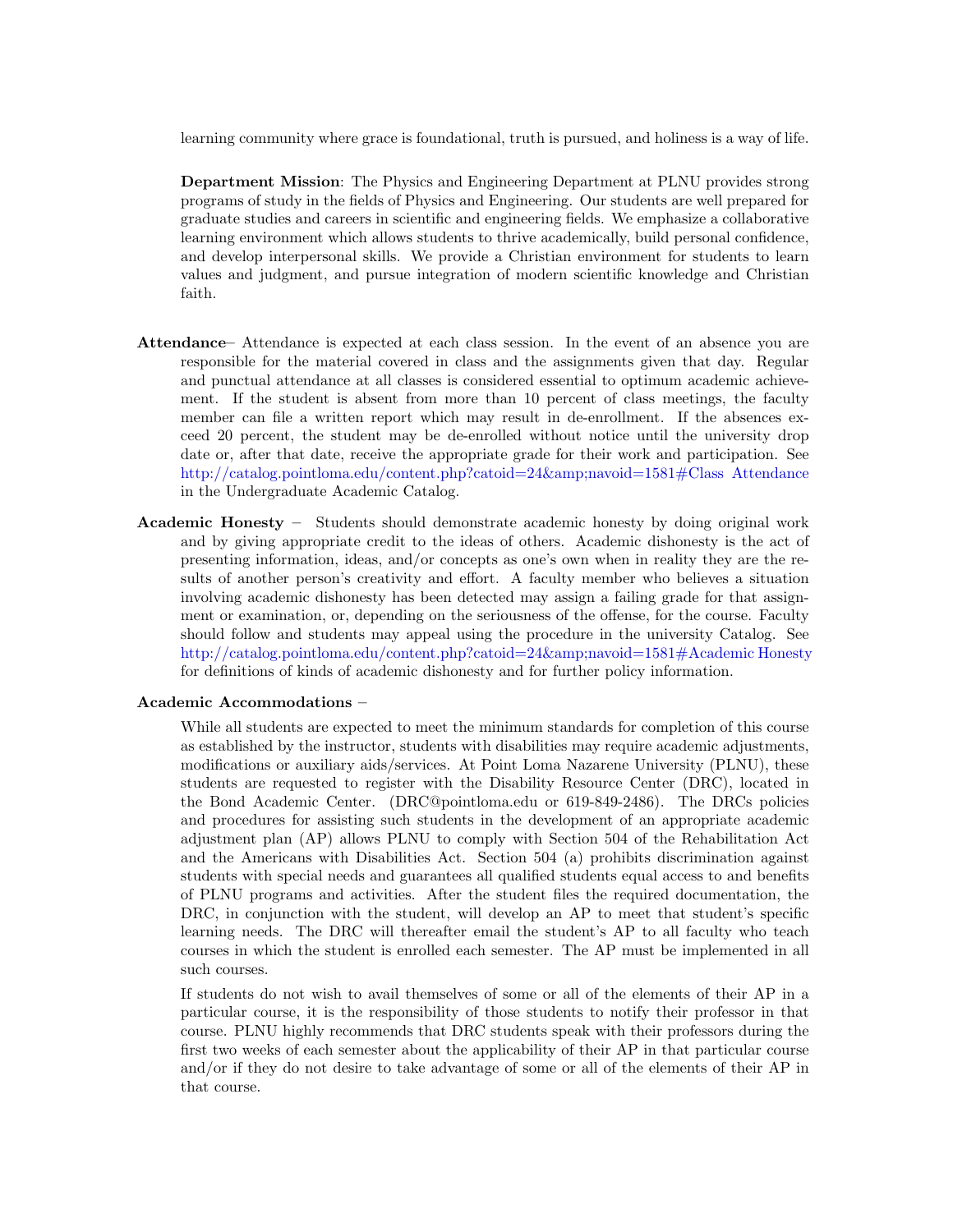- **Class Enrollment** It is the student's responsibility to maintain his/her class schedule. Should the need arise to drop this course (personal emergencies, poor performance, etc.), the student has the responsibility to follow through (provided the drop date meets the stated calendar deadline established by the university), not the instructor. Simply ceasing to attend this course or failing to follow through to arrange for a change of registration (drop/add) may easily result in a grade of F on the official transcript.
- **Credit Hour** In the interest of providing sufficient time to accomplish the stated course learning outcomes, this class meets the PLNU credit hour policy for a 3 unit class delivered over 16 weeks. Specific details about how the class meets the credit hour requirements can be provided upon request.
- Final Exam The final exam date and time is set by the university at the beginning of the semester and may not be changed by the instructor. This schedule can be found on the university website and in th course calendar. No requests for early examinations will be approved. Only in the case that a student is required to take three exams during the same day of finals week, is an instructor authorized to consider changing the exam date and time for that particular student.
- Copyright Protected Materials Point Loma Nazarene University, as a non-profit educational institution, is entitled by law to use materials protected by the US Copyright Act for classroom education. Any use of those materials outside the class may violate the law.